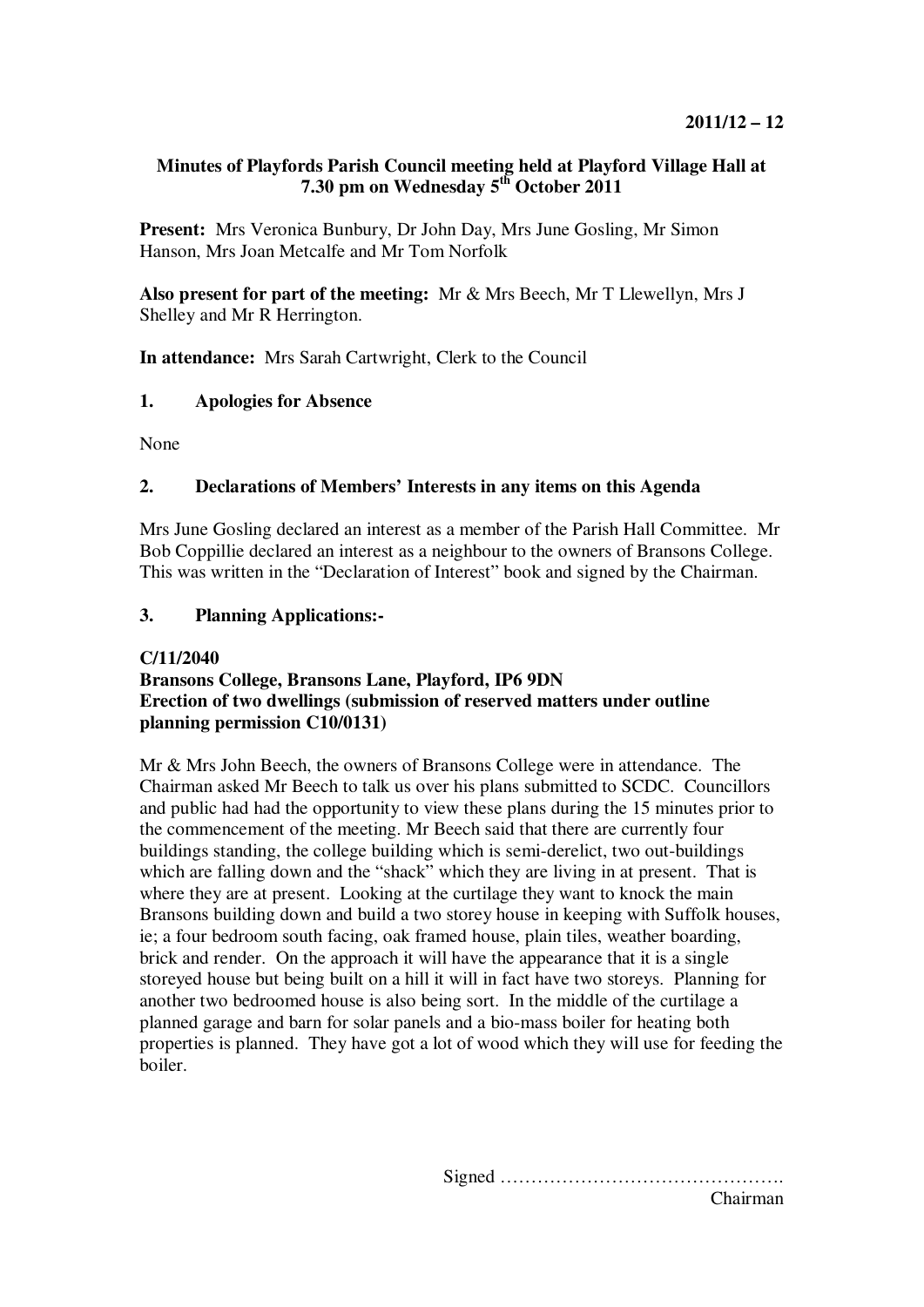Mr Simon Hanson thanked Mr Beech and asked if there were any questions?

- Q. At present is the septic tank big enough?
- A. Yes, it is ample and we hope to renovate and use it.
- Q. What is the timescale for this project?
- A. We have bats and are restricted when the barn can be taken down. We aim to start as soon as we can.
- Q. What about access for the building vehicles? The "driveway/track" is shared with other properties ?
- A. It would be our intention to replace the surface/fabric of the track to the same if not better condition once work is complete.
- Cmt. We looked at the original plan for demolition and the rebuilding of two larger houses approximately two years ago. The houses looked dangerous then so must be much more so now. The Plans look equally if not better.
- Cmt. There must be a problem with asbestos.
	- A. We haven't looked at it yet.
- Q. What are you going to do with the woods and how much land is there?
- A. We plan to maintain and enhance what is there. There are  $2 \frac{1}{2}$  acres.

Cmt. The woods are lovely and need tidying up. It is quite boggy down there.

Mr Simon Hanson asked Councillors if they had reached a decision based on the information given to them. The Councillors unanimously agreed to support the application. This was proposed by Dr John Day and seconded by Mrs Joan Metcalfe. It was **RESOLVED** to:

• Write to SCDC outlining our support for the application.

#### **C/11/2099**

**Playford Mount, Playford, IP13 6PH Alterations and extensions to facilitate conversion of outbuilding to annexe (existing modern stables to be demolished) C/11/2097 Playford Mount, Playford, IP13 6PH Resiting of existing stables** 

Mrs Judith Shelley, the owner of Playford Mount was asked to outline her plans for the house.

Signed ……………………………………….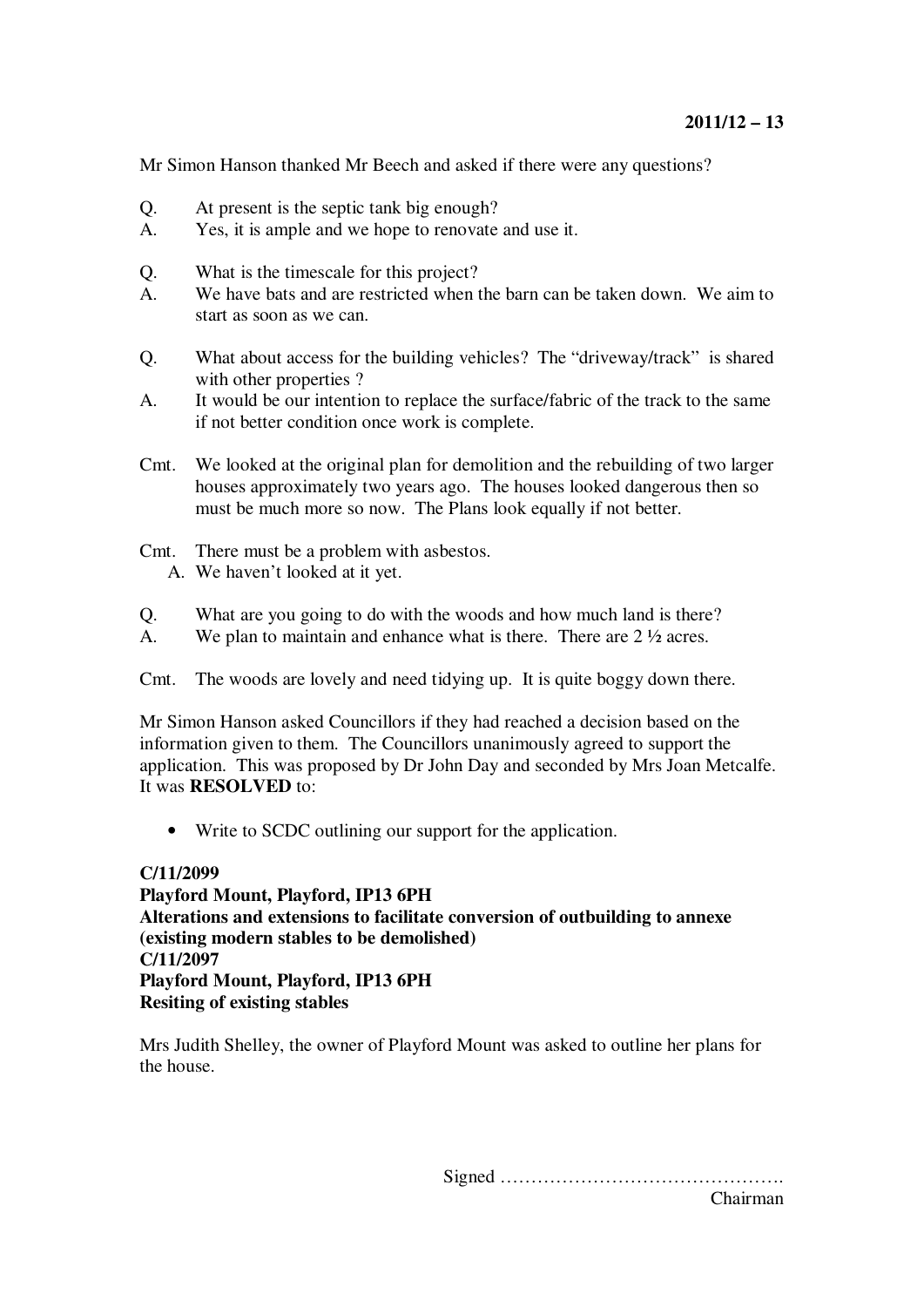Mrs Shelley reported that she and her family have been at Playford Mount for over 2 years. They would like to renovate the boiler house which is derelict at the moment. (It is the part of the house that can be seen from the road). They would like to move the stables to the back field where there are sheep. It seems a much more logical place to have stables. The stables were put up  $15$  years ago when planning permission was not needed however to re-site them permission is required. She reported that they would also like to renovate the outbuildings to form an annexe. The annexe will be south facing and they would like to put solar panels on the roof to generate electricity for their kitchen Aga.

Mr Simon Hanson asked if there were any questions?

There were none.

Councillors **RESOLVED** to:

Support the application and inform SCDC of this.

# **4. Draft National Planning Policy Framework**

Prior to the meeting Mr Simon Hanson had circulated comprehensive notes on the DNPPF. Reporting back on the SCDC presentation he had attended he said that he felt the exercise had been one of reassurance. SCDC had explained that the DNPPF won't lead to anyone building anything anywhere. Partly the DNPPF reduces the number of national planning restrictions and partly, by being plan – led, offers local Council planning policies to dictate what is developed where.

SCDC has invited Parish Councils to contribute to their consultation response.

Q. Timescale for LDF?

A. There is a 13 week consultation period. Don't think they are going to be in a position to submit it to the Secretary of State before February. Then it is independently inspected.

Q. What would happen if someone DID put a planning application in?

A. Once the Plan is in place the justifications for saying development isn't sustainable will include looking through planning for people, planning for places and planning for prosperity. Those 3 criteria will apply.

Q. Is there a risk that there is an opportunity for the development boundary to be moved?

A. No.

The Chairman reported that at the end of the meeting SCDC reported that they want a clearer definition of "sustainable development". They also recognise that there is a loss of important technical information.

Signed ……………………………………….